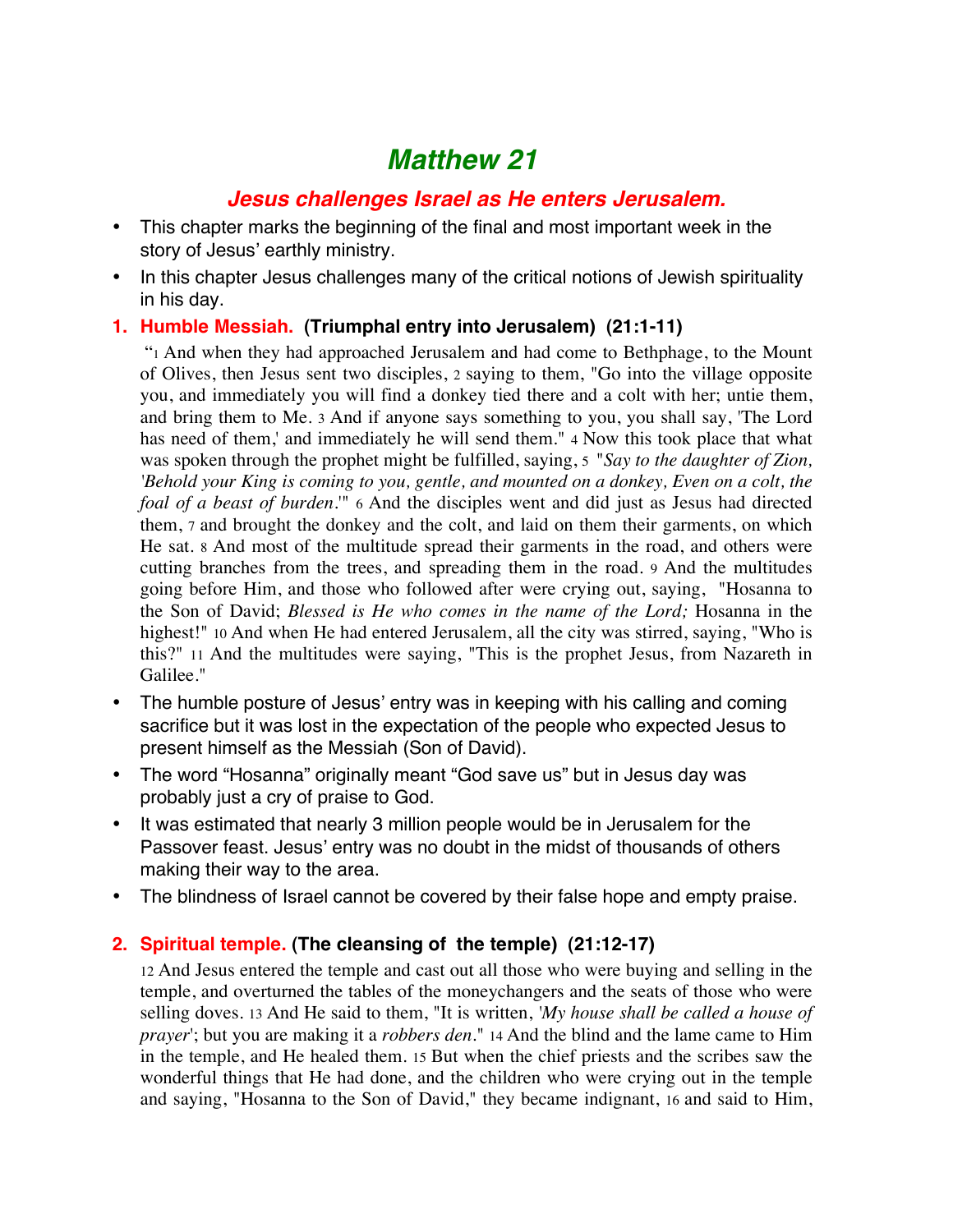"Do You hear what these are saying?" And Jesus said to them, "Yes; have you never read, '*Out of the mouth of infants and nursing babes Thou hast prepared praise for Thyself*'?" 17 And He left them and went out of the city to Bethany, and lodged there.

- The practice of Jesus' day was to require pilgrims from outside Jerusalem to exchange their currency for "temple money" that could then be used to purchase animals for sacrifice. The operation became a commercial windfall for the locals who often inflated the rate of exchange.
- The OT quotations come from the Septuagint (Greek copy of the Hebrew).
- In this passage we have both sides accusing the other of malpractice.
	- 1. Jesus is pointing out the commercial exploitation of the spiritual rituals of sacrifice. Locals were selling sacrificial animals to out-of- towners as a business for profit.
	- 2. The priests and scribes were questioning Jesus willingness to accept praise that was reserved for Messiah. They were not upset by the money changers but were upset by Jesus' receiving the praise of children.
- The point of the report in Matthew's account is The blindness of Israel is that even in their temple they cannot see the light.
- Another insight on Jesus' actions might draw attention to the fact that the poor and unconnected could now also give sacrifice. Many poor were probably excluded by the economic competition created by the money changers.

## **3. Fruitful nation. (The cursing of the fig tree) (21:18-22)**

18 Now in the morning, when He returned to the city, He became hungry. 19 And seeing a lone fig tree by the road, He came to it, and found nothing on it except leaves only; and He said to it, "No longer shall there ever be any fruit from you." And at once the fig tree withered. 20 And seeing this, the disciples marveled, saying, "How did the fig tree wither at once?" 21 And Jesus answered and said to them, "Truly I say to you, if you have faith, and do not doubt, you shall not only do what was done to the fig tree, but even if you say to this mountain, 'Be taken up and cast into the sea,' it shall happen. 22 And all things you ask in prayer, believing, you shall receive."

- The drama of Jesus' illustration with the fig tree may have at least two points of significance to the broader context.
	- 1. It no doubt is a picture of Israel's fruitlessness.
	- 2. Remember that this is probably taking place in full view of Mount Zion on which the temple stands. Jesus suggests that the disciples will be given the power to replace the temple mount and its system with a new covenant system. This certainly was true. There is no indication that the early church ever worshiped a t the temple on its mountain.
- Jesus is not suggesting that true believers will be able to "by faith" change the landscape of the earth but rather that they will be able to displace powerful religious systems that are no longer valid.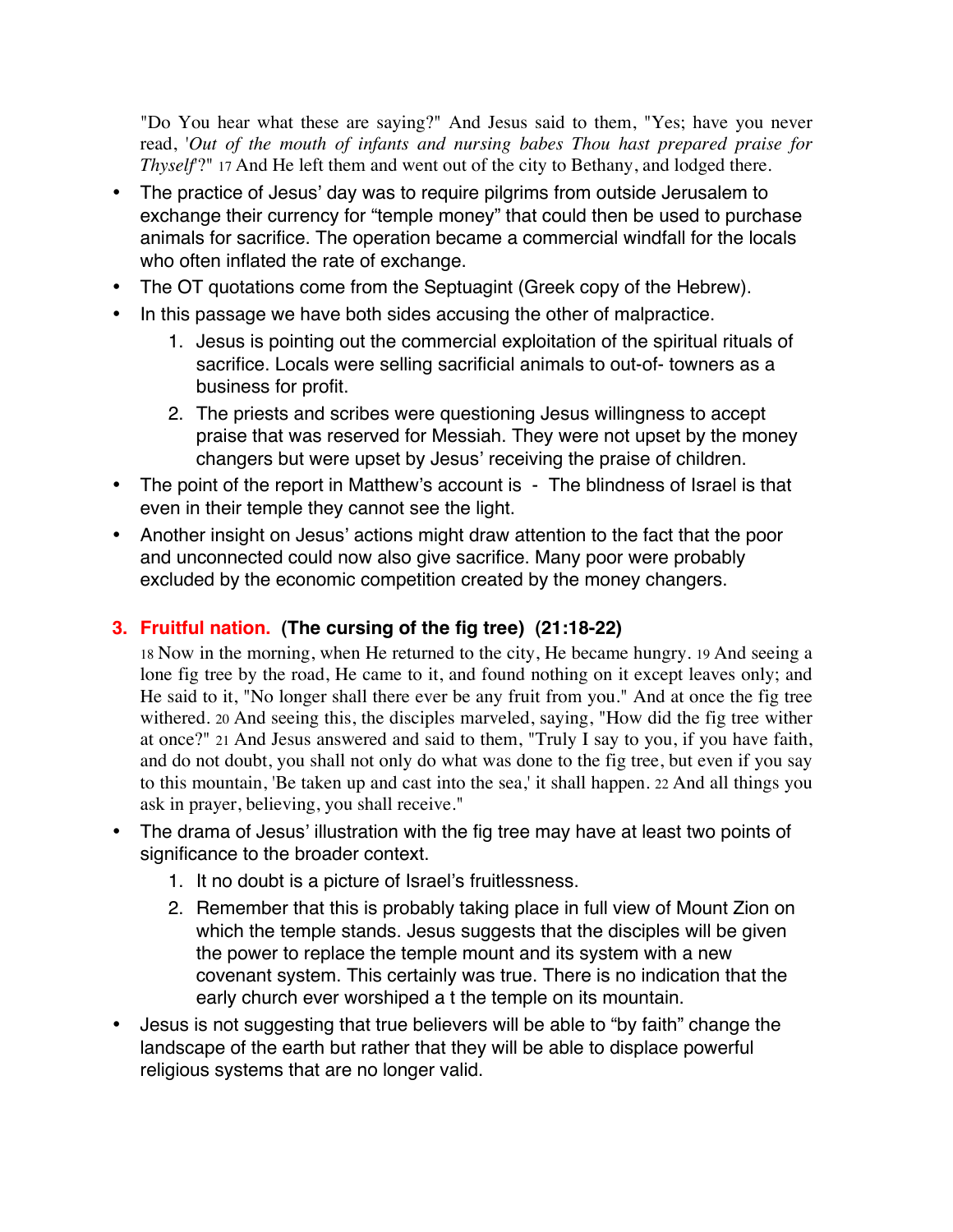#### **4. Obedient sons. (The parable of the inconsistent sons) (21:23-32)**

23 And when He had come into the temple, the chief priests and the elders of the people came to Him as He was teaching, and said, "By what authority are You doing these things, and who gave You this authority?" 24 And Jesus answered and said to them, "I will ask you one thing too, which if you tell Me, I will also tell you by what authority I do these things. 25 The baptism of John was from what source, from heaven or from men?" And they began reasoning among themselves, saying, "If we say, 'From heaven,' He will say to us, 'Then why did you not believe him?' 26 But if we say, 'From men,' we fear the multitude; for they all hold John to be a prophet." 27 And answering Jesus, they said, "We do not know." He also said to them, "Neither will I tell you by what authority I do these things.

28 But what do you think? A man had two sons, and he came to the first and said, 'Son, go work today in the vineyard.' 29 And he answered and said, 'I will, sir'; and he did not go. 30 "And he came to the second and said the same thing. But he answered and said, 'I will not'; yet he afterward regretted it and went. 31 Which of the two did the will of his father?" They said, "The latter." Jesus said to them, "Truly I say to you that the taxgatherers and harlots will get into the kingdom of God before you. 32 For John came to you in the way of righteousness and you did not believe him; but the tax-gatherers and harlots did believe him; and you, seeing this, did not even feel remorse afterward so as to believe him.

- Jesus' authority is questioned as usual. He tries to get the priests and elders to examine their own hearts by asking them a question which they will not answer because of their commitment to preserving their system and place in it.
- Jesus claimed that sinners would get into the kingdom while the leaders would refuse to see the way. This must have been very hard for the leaders to hear.
- The next parable expands Jesus' challenge.

#### **5. Responsible servants. (The parable of the landowner and his evil servants) (21:33-46)**

33 Listen to another parable. There was a landowner who *planted a vineyard and put a wall around it and dug a wine press in it, and built a tower*, and rented it out to vinegrowers, and went on a journey. 34 And when the harvest time approached, he sent his slaves to the vine-growers to receive his produce. 35 And the vine-growers took his slaves and beat one, and killed another, and stoned a third. 36 Again he sent another group of slaves larger than the first; and they did the same thing to them. 37 But afterward he sent his son to them, saying, 'They will respect my son.' 38 But when the vine-growers saw the son, they said among themselves, 'This is the heir; come, let us kill him, and seize his inheritance.' 39 And they took him, and threw him out of the vineyard, and killed him. 40 Therefore when the owner of the vineyard comes, what will he do to those vinegrowers?" 41 They said to Him, "He will bring those wretches to a wretched end, and will rent out the vineyard to other vine-growers, who will pay him the proceeds at the proper seasons." 42 Jesus said to them, "Did you never read in the Scriptures, *'The stone which the builders rejected, This became the chief corner stone; This came about from the Lord, And it is marvelous in our eyes'*? 43 Therefore I say to you, the kingdom of God will be